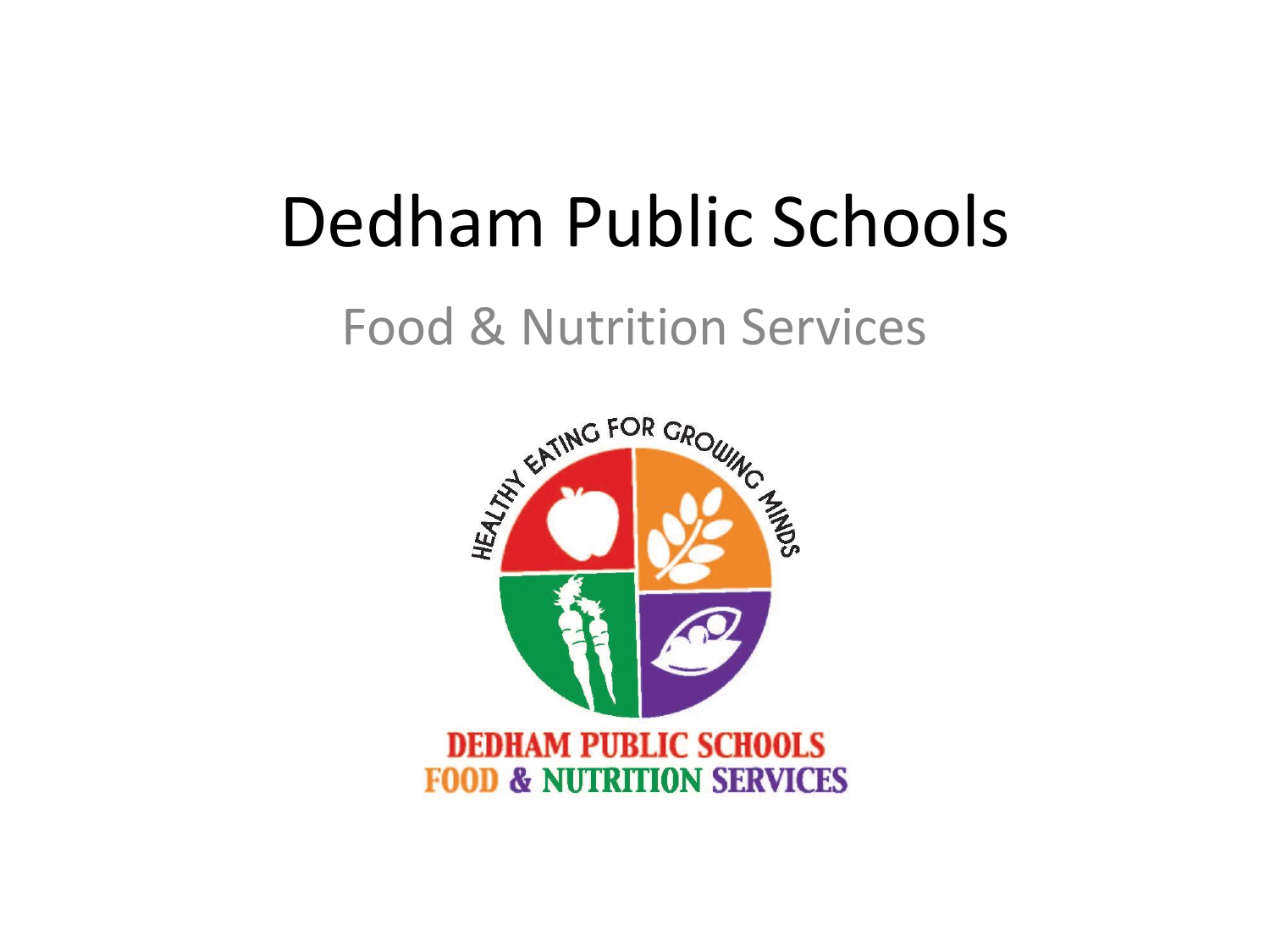

## Introduction

As the food service director for Dedham Public Schools for over 21 years, it has been my mission to offer a wide variety of delicious and nutritious meals to children.

The past two years has been a roller coaster ride for the food service staff and the department overall. We are looking forward to getting back to "normal", and putting our focus - once again - into providing in-school, healthy, delicious, and nutritious meal choices for

students.

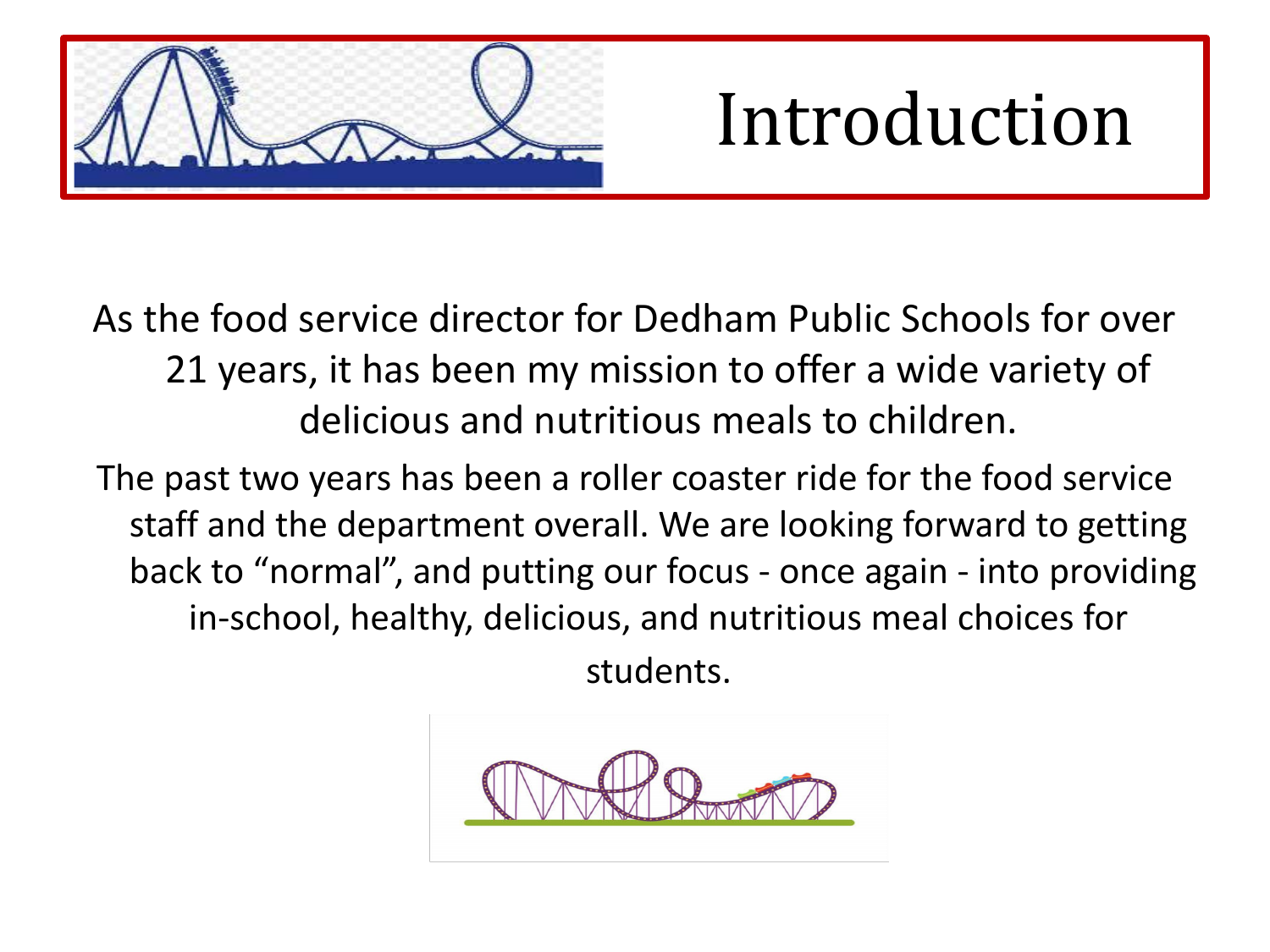

- •School lunches must meet meal patterns and nutrition standards based on the National School Lunch Program Guidelines.
- •These guidelines set specific calorie limits for age appropriate meals in addition to the gradual reduction of sodium levels and the increase of whole-grains as well as an overall increase in the amount of fresh fruit and vegetables that are offered.
- •The materials provided include a cheat sheet to the meal program requirements, the summary of the vegetable subgroup requirement as well as the Smart Snack in schools guidelines.

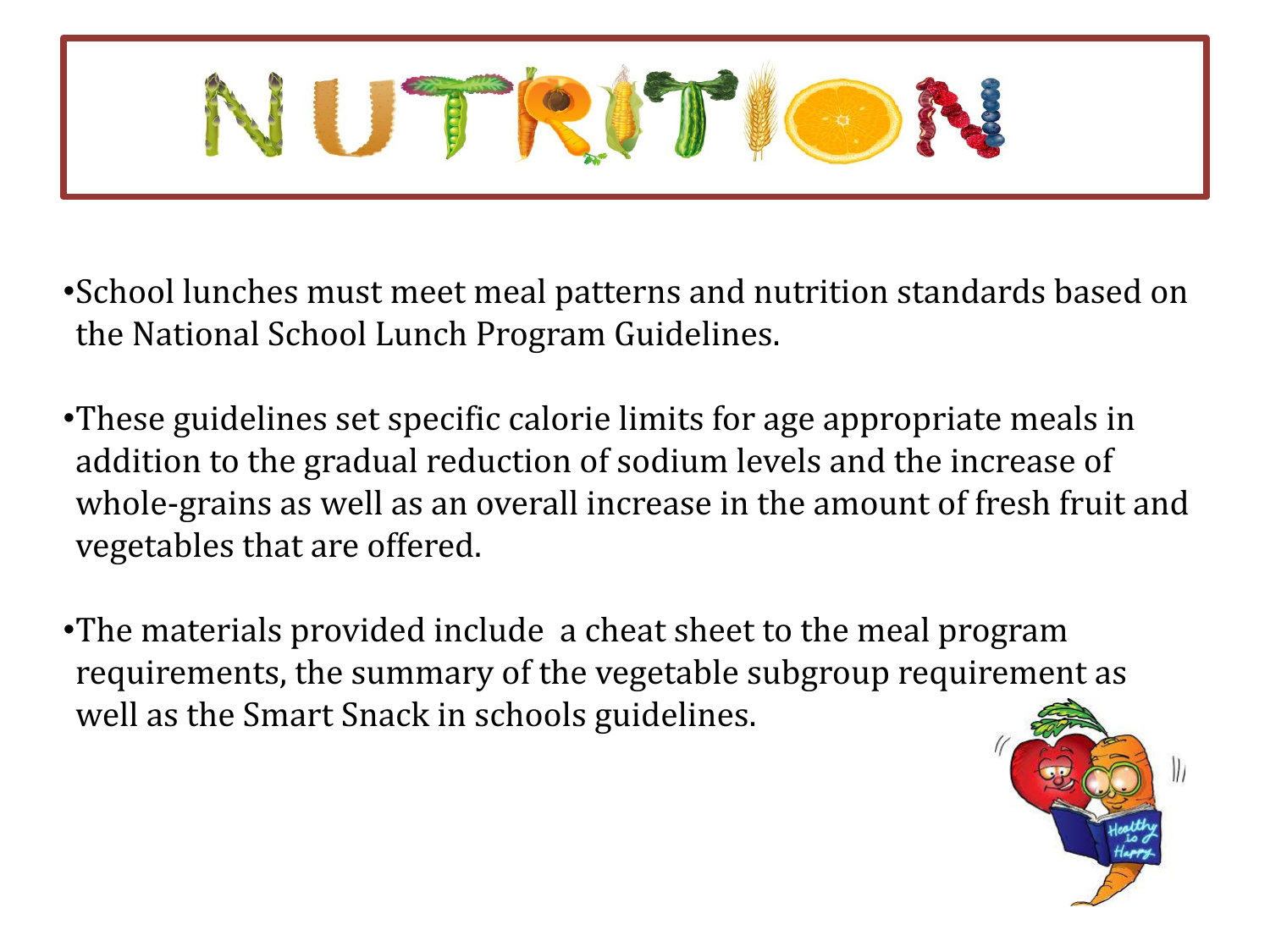# FOOD SERVICE FINANCIALS

The Food Service Department is a Self-Funded Department. We have a revolving account, separate from the school operating budget, which all funds are deposited into and expenditures are paid out of.

#### **Revenue**

- Student meal payments
- Reimbursements for complete meals served
- A la carte sales
- Catering Fees

#### **Expenditures**

- Equipment and Equipment Repair- on average 4%
- Labor on average 42%
- Food and Beverage- on average 42%
- Paper- on average 5%
- Other- on average 7%
	- Other includes- Service Contracts, Technology Systems, Uniforms, Meals Tax, Collaborative Fees, Sanitation Service Company and Office Supplies

#### **Annual Budget Range**

- 2 to 2.25 million
- Receive and spend this range annually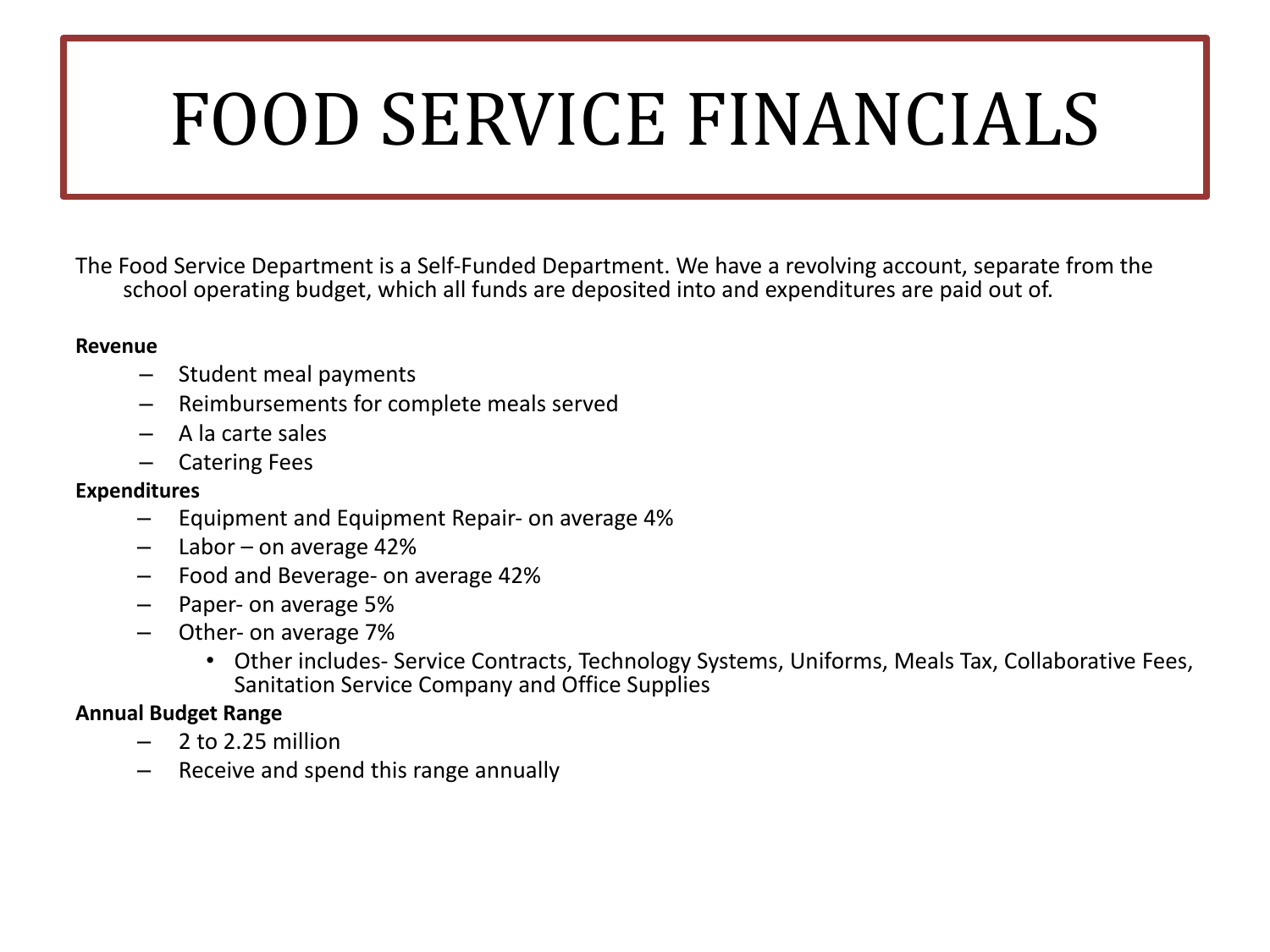### SCHOOL MEAL REIMBURSEMENT RATES

#### **Federal Reimbursement Rates**

#### National School Lunch Program

Federal reimbursement rates are effective July 1, 2021 through June 30, 2022. The performance-based cash reimbursement is \$.07 (7 cents) per lunch meal for the 2021-2022 school year.

| <b>SCHOOL LUNCH PROGRAM</b> |                         |                           |  |  |  |  |  |  |
|-----------------------------|-------------------------|---------------------------|--|--|--|--|--|--|
| <b>Lunch Category</b>       | 60% or More(High Lunch) | Less Than 60% (Low Lunch) |  |  |  |  |  |  |
| Paid                        | 0.37                    | 0.35                      |  |  |  |  |  |  |
| <b>Reduced-Price</b>        | 3.28                    | 3.26                      |  |  |  |  |  |  |
| Free                        | 3.68                    | 3.66                      |  |  |  |  |  |  |
| SCHOOL BREAKFAST PROGRAM    |                         |                           |  |  |  |  |  |  |
| Paid                        | 0.33                    | 0.33                      |  |  |  |  |  |  |
| <b>Reduced-Price</b>        | 2.05                    | 1.67                      |  |  |  |  |  |  |
| Free                        | 2.35                    | 1.97                      |  |  |  |  |  |  |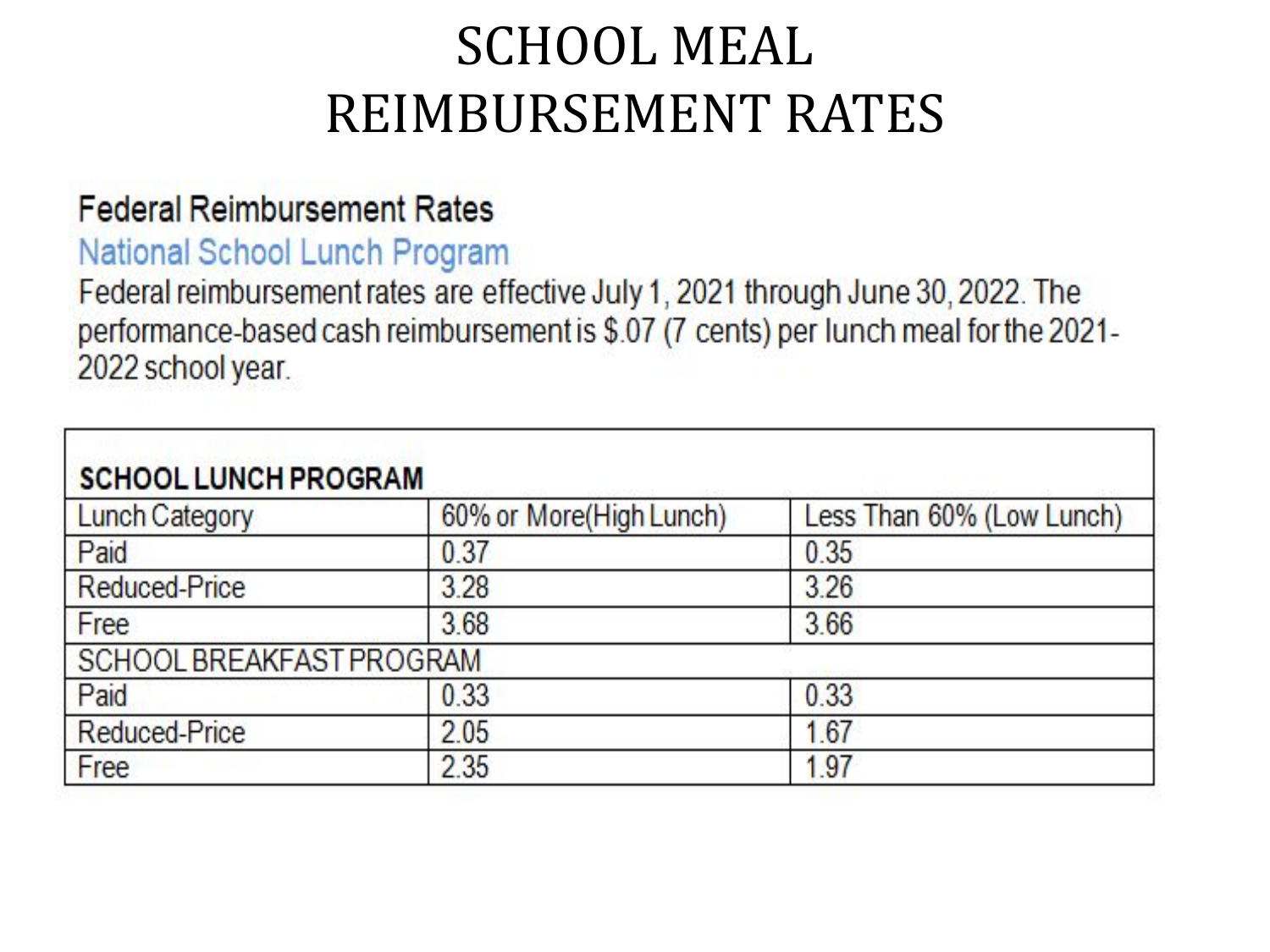## FREE MEALS IN SCHOOL

- Congress voted to approve an omnibus that did not include funding for extending the child nutrition program waivers. These waivers are what have allowed us to provide free meals to all students for the past 2 years or so.
- Start charging those students who don't qualify for free meals beginning June 30<sup>th</sup>, 2022
- Currently, there is a bill in Massachusetts called "An Act Relative to Universal School Meals," which would allow districts in MA to continue with free meals for all students indefinitely
- Letter of support from the Dedham Superintendent and School Committee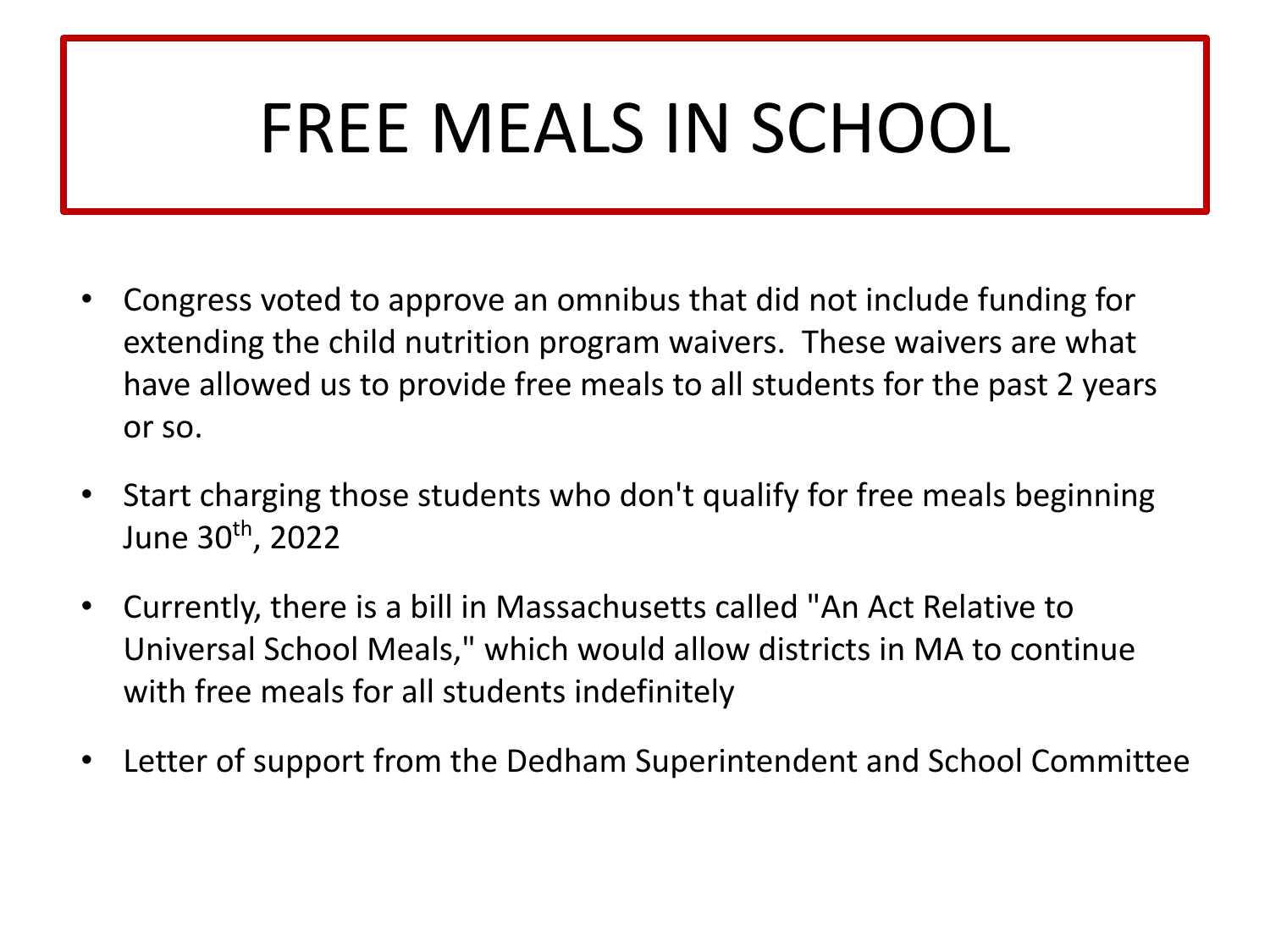# Financial Impact for Families

#### **Meal Prices**

- **– Lunch**
	- High School \$3.75
	- Middle School \$3.50
	- Elementary Schools \$3.25
- **Breakfast**
	- High School \$2.00
	- Middle School \$2.00
	- Elementary Schools \$1.75

#### **Weekly expense to purchase meals**

- High School Student- Purchases Breakfast and Lunch at School
	- Lunch \$18.75
	- Breakfast \$10.00
	- **• Weekly Expense \$28.75**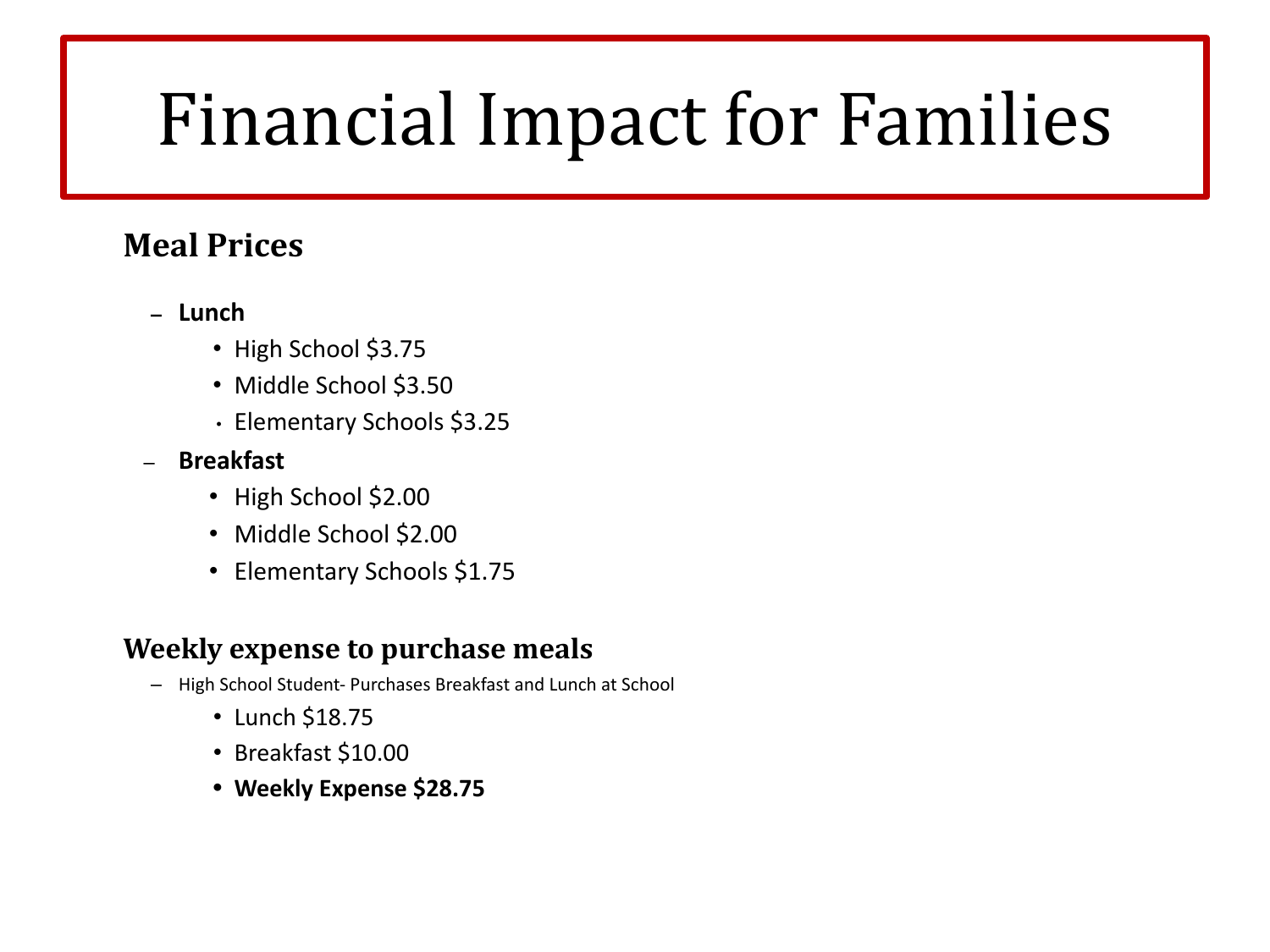### Qualifying For Free or Reduced Price Meals

|                   | <b>FREE MEALS</b> |         |       | <b>REDUCED MEALS</b> |         |         |  |
|-------------------|-------------------|---------|-------|----------------------|---------|---------|--|
| Household<br>Size | Year              | Month   | Week  | Year                 | Month   | Week    |  |
| 3                 | \$28,548          | \$2,379 | \$549 | \$40,626             | \$3,386 | \$782   |  |
| $\overline{4}$    | \$34,450          | \$2,871 | \$663 | \$49,025             | \$4,086 | \$943   |  |
| 5                 | \$40,352          | \$3,363 | \$776 | \$57,424             | \$4,786 | \$2,393 |  |

- There are many others who desperately need this help but will not be eligible as their income is marginally above the qualification line – a line that is not keeping up with current inflationary increases
- Despite our best efforts to eliminate any stigma associated with free/reduced lunch eligibility, there will be families who qualify but elect not to participate.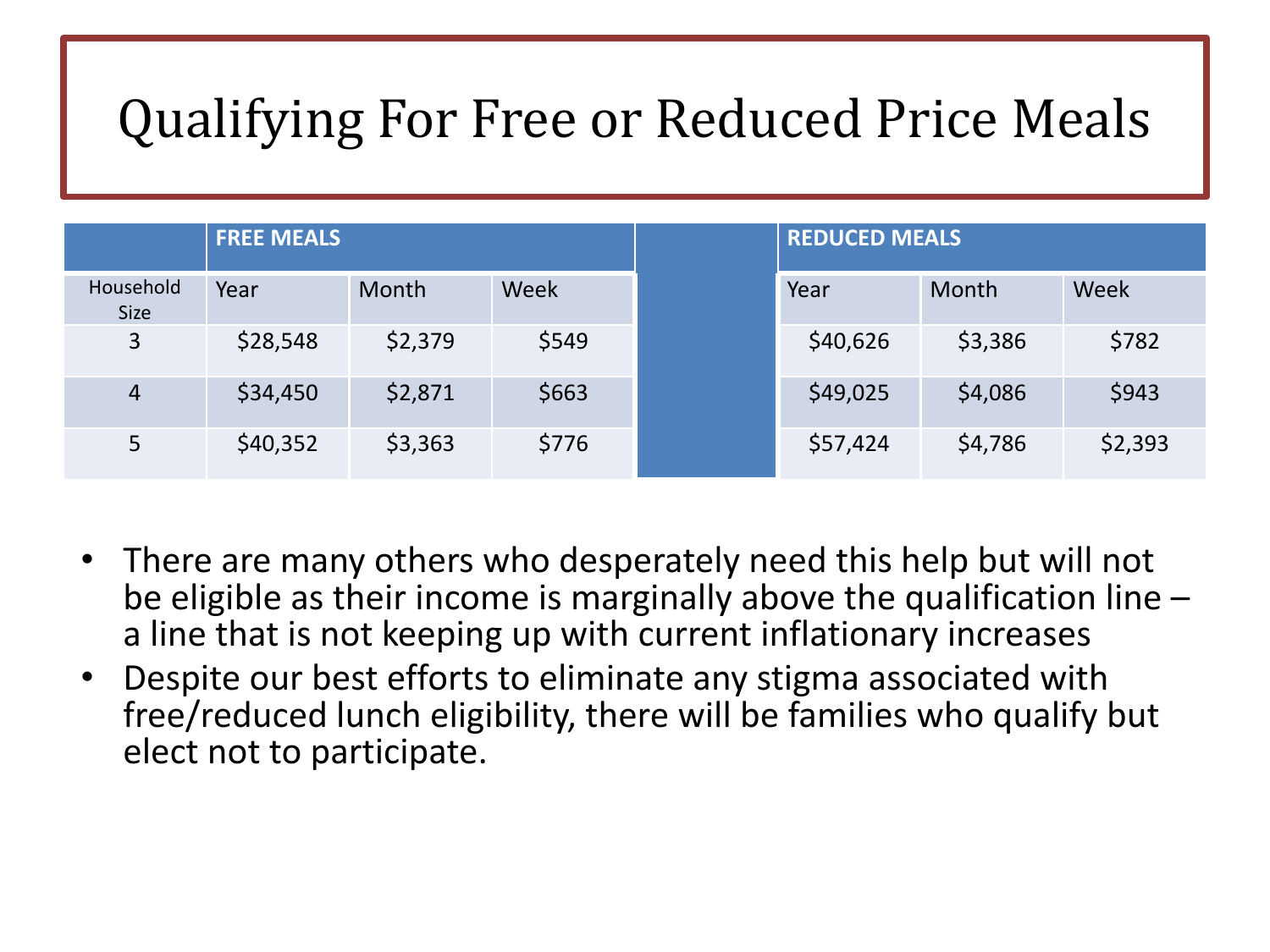# Student Meal Debt

### **New Meal Debt Regulations WHY IS THIS IMPORTANT?**

- Cannot address a student's negative balance in school and must continue to serve students a meal regardless of their negative balance
- Meal debt will need to be repaid to the food service revolving account which, unless other funding sources are established, will come from the school department operating budget?

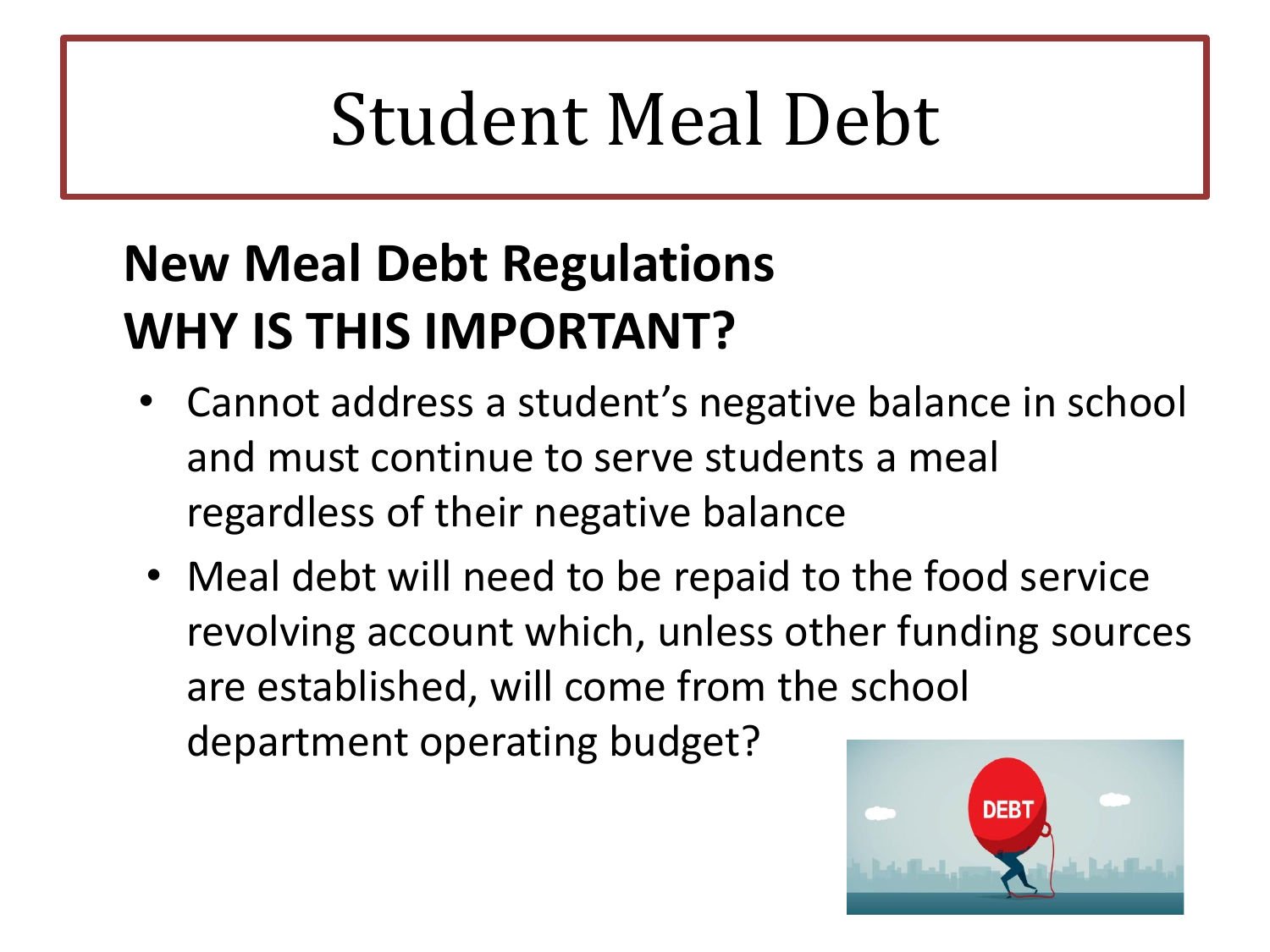# WELLNESS POLICY

- School wellness committee Reboot- comprised of parents, teachers, school staff, students, and community members.
- The group focuses on both the health and well-being of everyone in schools and the community. The wellness committee is also responsible for assessing the wellness policy, monitoring goals, and setting action items.
- In Massachusetts, the wellness committee must meet at least 4 times per year (or quarterly) and meeting minutes or an agenda must be made available to the public. The committee should also provide annual updates to both the superintendent and the school committee on goals and objectives for the upcoming year.
- A dedicated, multidisciplinary wellness committee is vital to school wellness success. To learn more about building a wellness committee, check out [thehttps://massschoolwellness.org/local-wellness-policy/.](https://massschoolwellness.org/local-wellness-policy/)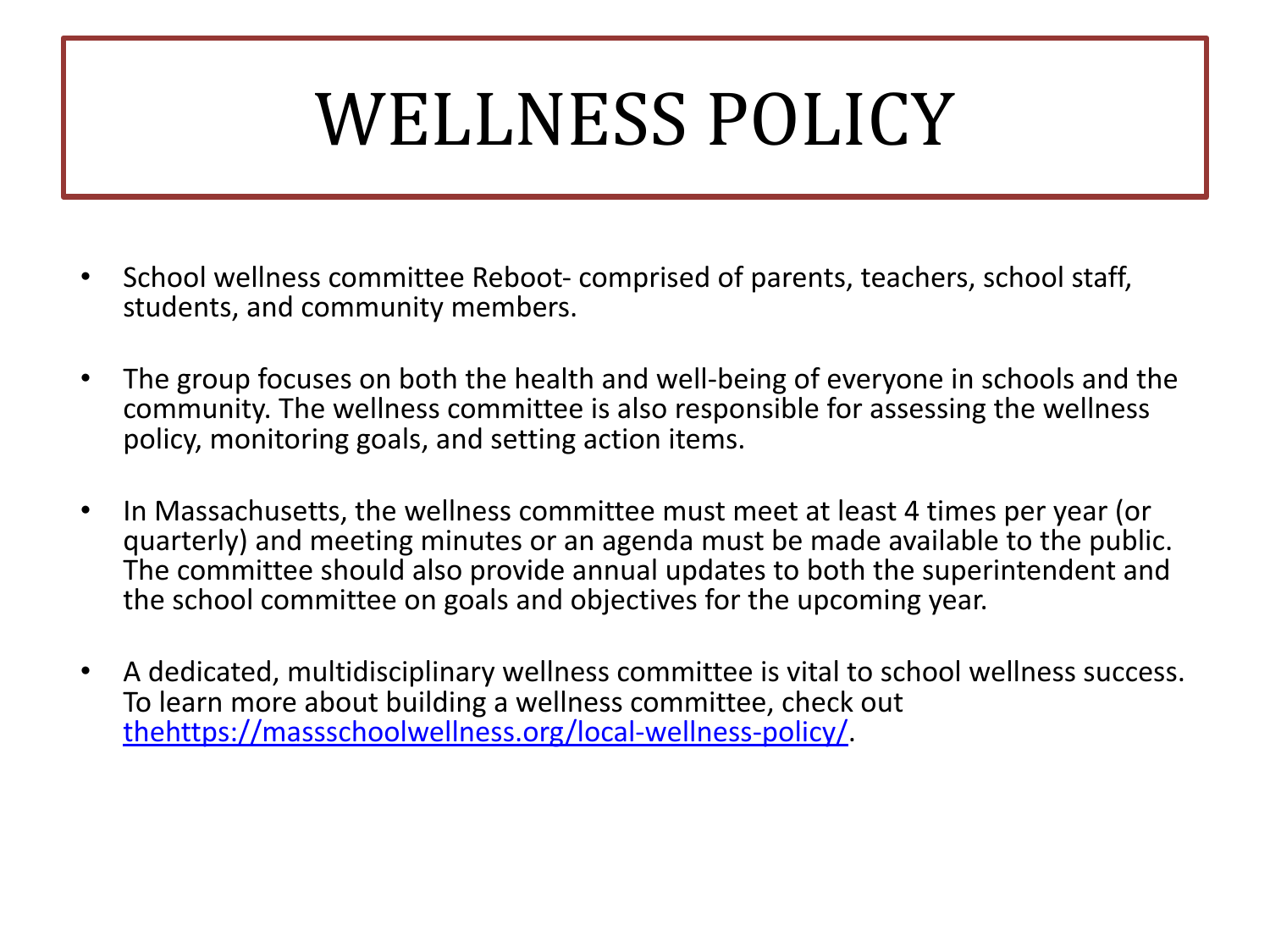#### **USDA FOOD BOXES**

Distributed over 10,000 USDA Produce and Meat boxes to **Families in Dedham** 



SPEED BUMP is an Understatement



Up to 1000 students per day picking up both Breakfast and Lunch for Seven Days

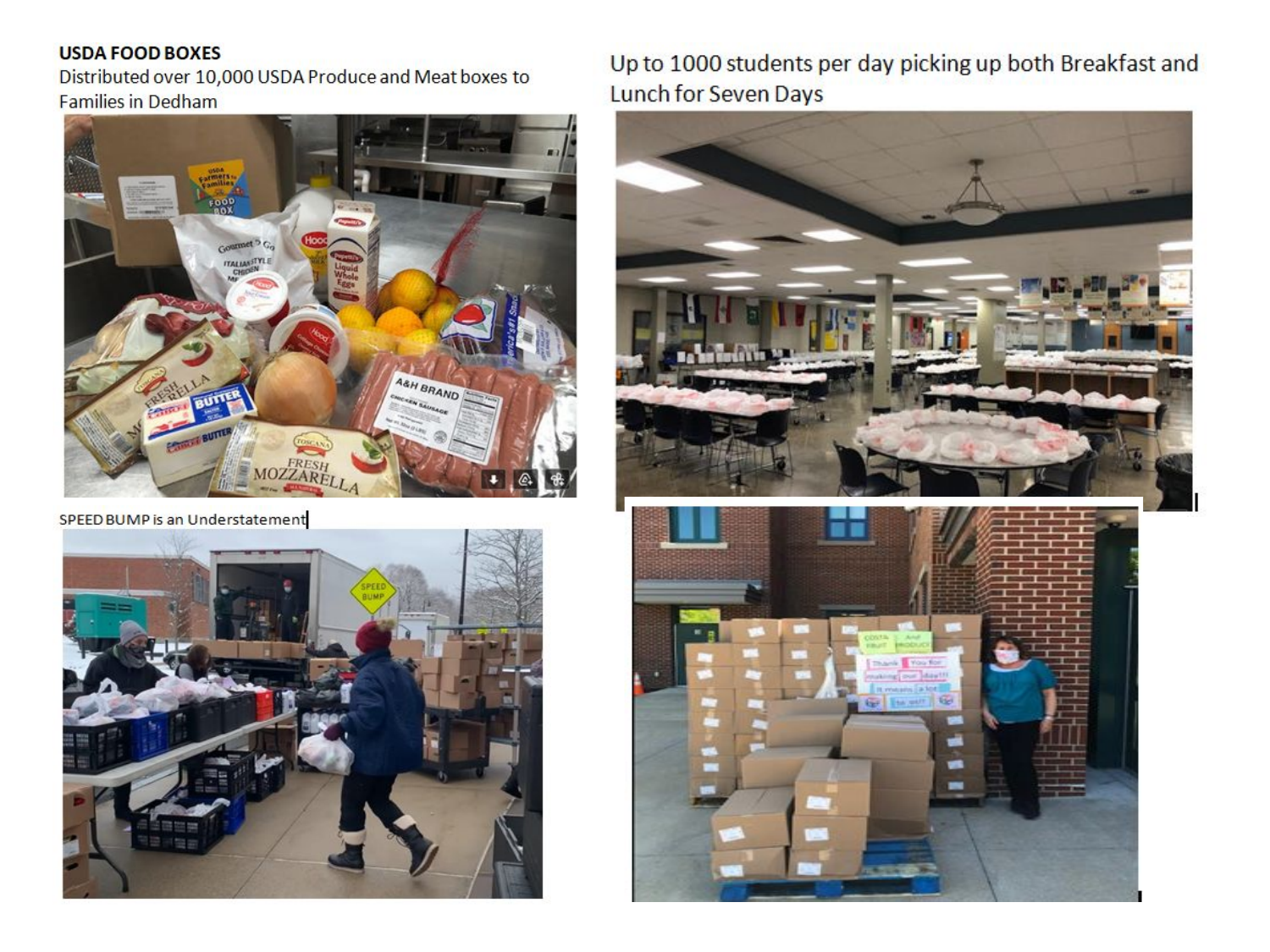

Delivery Boxes to go home each week to families that were unable to pick up meals. Steve Traister, The Athletic Director, personally delivered over 50,000 meals